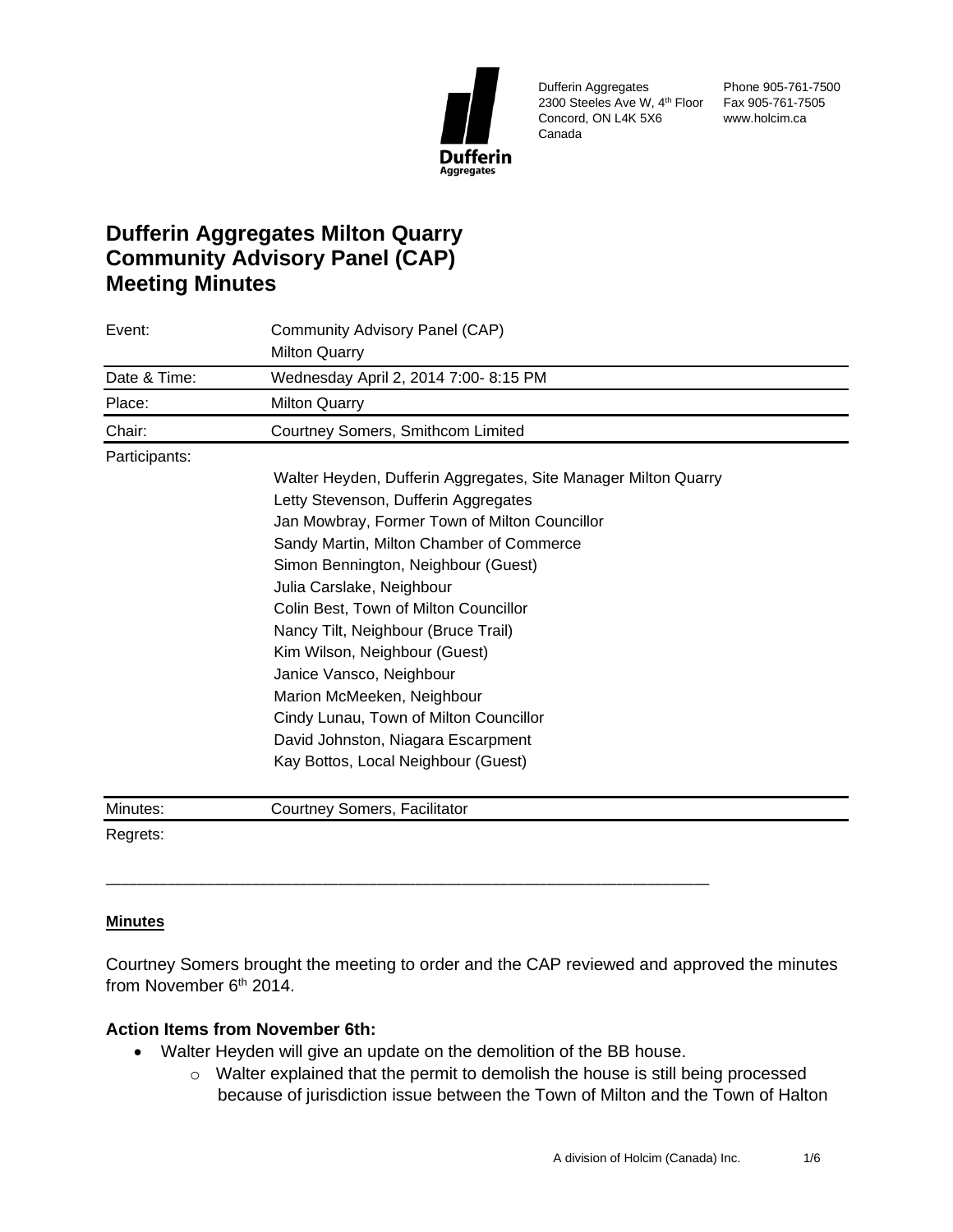

Hills. Dufferin Aggregates plans to move forward with demolition but is waiting on the proper approvals.

- Walter Heyden will take a look at the driveway where water sits and freezes in the winter.
	- $\circ$  Dufferin Aggregates looked at the road and concluded that they cannot do anything to prevent the water from sitting. It requires a ditch to be dug and a culvert to be installed. Walter explained that for this winter, no changes would be made to the road.

Colin Best said that he would talk to the Town and see if they have resources to help fix the problem.

# **2014 Operations Update**

Walter Heyden gave an update on the 2014 Site Operations:

- The site is now moving into Phase Three, which is primarily grass and farm land.
- The site is currently moving towards the monitoring of the Jefferson Salamander. Drift fencing with capture cans will be installed around the perimeter of Phase Three.
- Ecologists will arrive daily to count and put the salamanders over the fence to ensure that they are out of the extraction site.

Walter Heyden explained that there would be no activity in Phase Three for the first half of 2014. Once the salamander trapping and counting is complete, they will wait until bird-nesting season is over and start clearing some trees.

Walter Heyden said work would continue in the West Cell.

Walter Heyden said that Dufferin Aggregates has submitted an application to build a new office trailer near the production area. The permit is being processed.

Question One: What is the W7? Isn't that Twin Lakes?

■ Walter Heyden said no, it is a hand-dug pond, which was constructed by the previous owner of the land. The pond has an earth bottom. He also explained that they found the old parking lot when installing the fencing.

## **2014 Plans**

- Blasting started in March
- Start Shift One began work on March  $10<sup>th</sup>$
- Start Shift Two began work on March  $17<sup>th</sup>$
- The production will shutdown in November 2014
- The site plans to extract 4.4 million tonnes
- The site will produce 4.4 million tonnes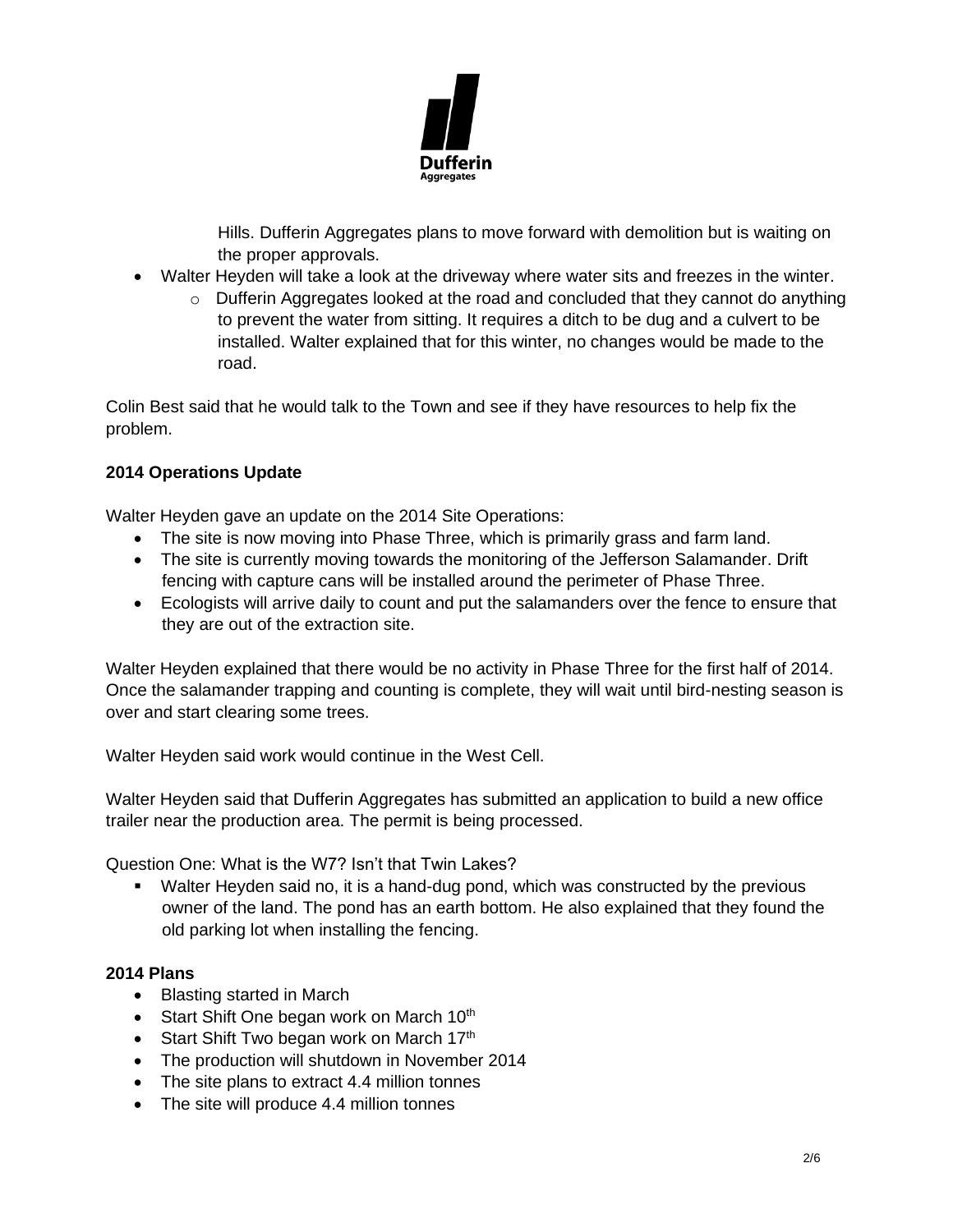

## **2014 CSR Activities**

- Tree planting will take place on April  $26<sup>th</sup>$ 
	- o Moving forward, the sites will likely change to planting wild flowers
- Open House on June  $7<sup>th</sup>$ , 8:30am to 11:30am
- Townline Road clean up
	- $\circ$  Colin Best mentioned the Nassagaweya clean up in May and that Dufferin Aggregates should coordinate with them
- Bruce Trail clean up
- Halton Children's water festival
- Darling House sponsorship and golf tournament
- Ready Mix drum program will continue for Halton Health Care Foundation
- Chamber events
	- o Mayor's breakfast, golf, etc.

Question Two: Can  $6<sup>th</sup>$  Line be included in the road clean up? It is the responsibility of the landowner to keep it clean and Dufferin Aggregates owns the land there.

- Letty Stevenson explained that the Nassagaweya clean up will likely have people doing that section.
- Walter Heyden explained that if Dufferin Aggregates does the  $6<sup>th</sup>$  Line they likely won't have the resources to also do Nassagaweya.

Jan Mowbray agrees that it is up to the landowner to ensure the road is clean so the Milton Quarry should be cleaning up its own property.

Colin Best confirmed that  $6<sup>th</sup>$  Line will be included in the NCCC road clean up.

## **Other Items**

- Cornerstone Standards Council's comment period of the new draft standards has ended. The CAP can visit their website to see the results once they are posted.
- Walter Heyden explained that Holcim is trying to plan a joint CAP meeting for all CAPs. A survey is handed out for the CAP to fill out.

A CAP member mentions that the blasting this week has been very loud.

Walter Heyden said he would look into the monitoring devices and see if anything is unusual.

Question Three: Has the blast pattern and depth changed with year?

• Walter Heyden said no, it is dependent on the limit of extraction for safety. They cannot extract with benches any more than 25 metres at a time. Right now, the bench is at 32 metres so they split it in half and removed the top bench and then the bottom bench.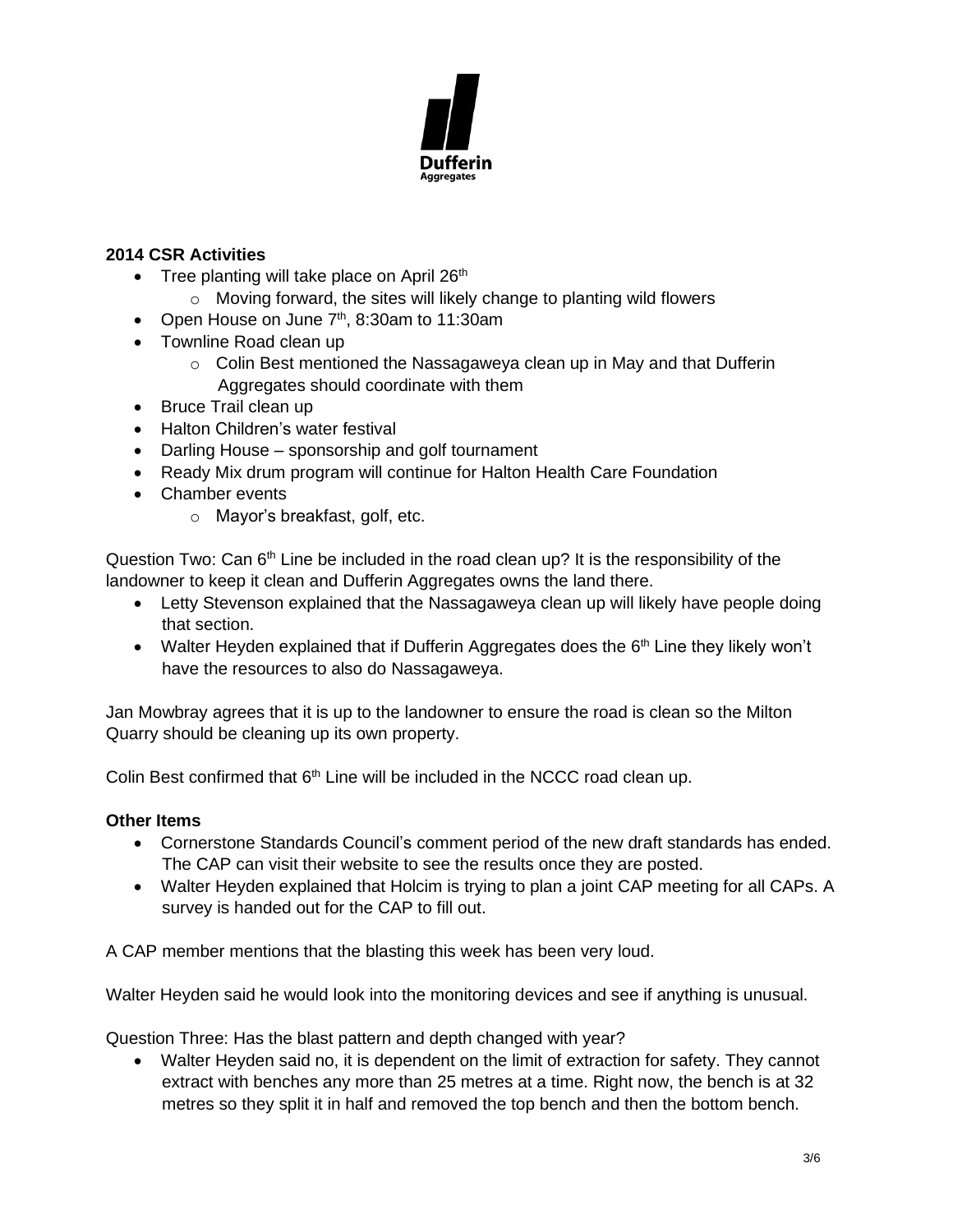

Question Four: What is the limit for the ground vibration and the sound?

- Walter Heyden said that the allowable vibration is 12.5mm per second and that the allowable air pressure is 128 Dbl.
- Walter Heyden explained that each receptor around the property has a monitoring station.

Question Five: How big is a monitoring station?

• Walter Heyden and a CAP member explained that it is a medium sized box that sits about two feet above the ground on four poles.

Question Six: Do you get the well monitoring reports?

- Walter Heyden explained that he does get the report and they are the same reports homeowners receive. He explained that if there is contamination, like lead, it is usually because of the well casing, which can be filtered out in the house or a new well can be dug.
- Walter Heyden explained that information could be found online about bacterial contamination and is being caused by ground water and erosion of the well casing.

Question Seven: Is there lead in the quarry water?

• Walter Heyden responded, no there is no lead in the quarry water and it is also being monitored.

Question Eight: How often are the blasts monitored?

• Walter Heyden said every blast is monitored.

A CAP member expressed that the recent blasts have been noisier inside the house, something they have never experienced before.

Walter Heyden explained that the site is working in the West cell so that might be the cause of the blast sounds and feeling different. Walter Heyden said he would double-check the monitoring devices to ensure that there is nothing different.

Question Nine: How do you separate the noise from Milton Quarry with that of the quarry across the road?

• Walter Heyden explained that it can be done if the Milton Quarry receives the data and time of the blast. From there, Dufferin Aggregates would be able to figure out if it is consistent with Milton's blasting schedule.

Walter Heyden explained that the current blasting schedule has not changed and that it is still 1pm and 4pm.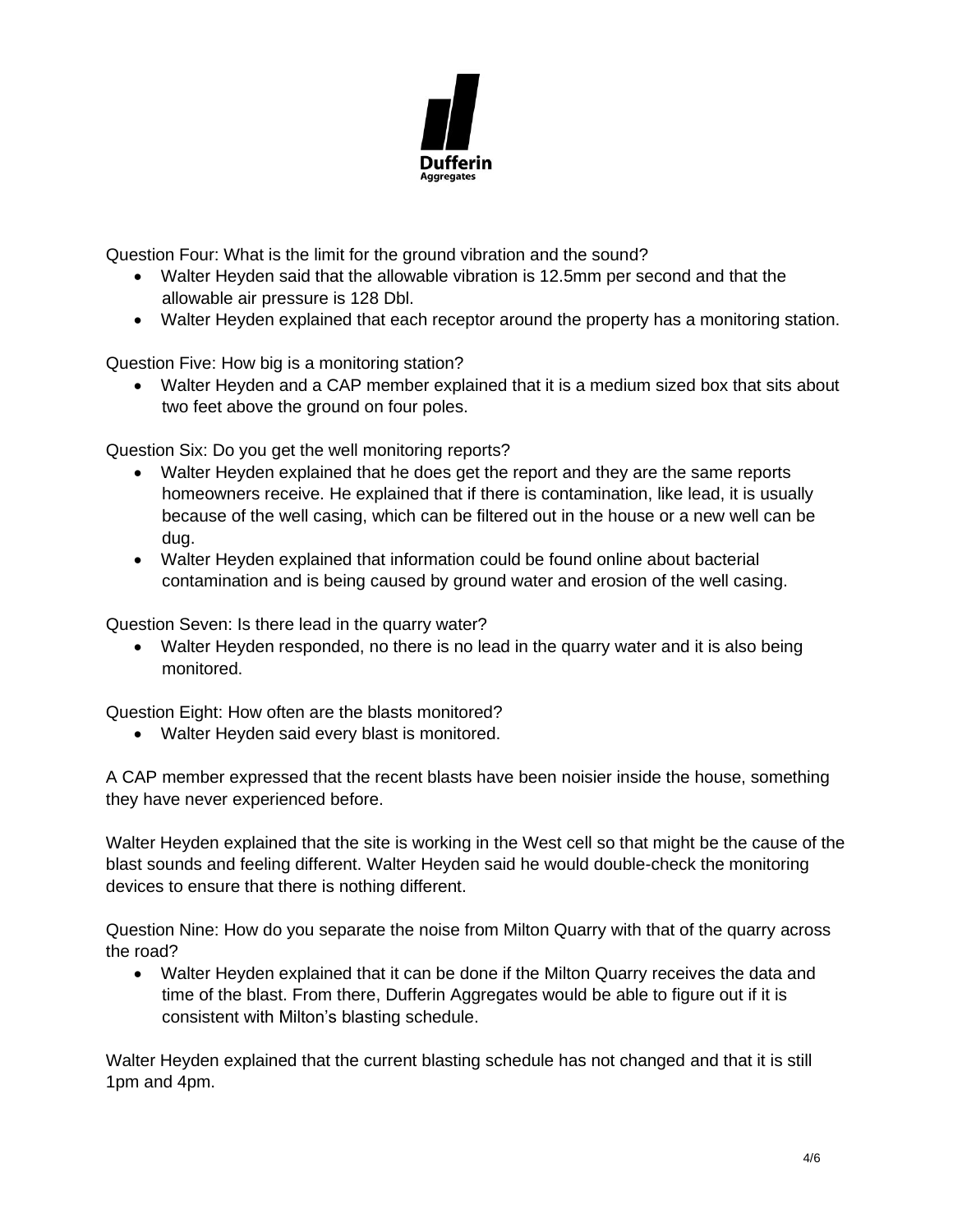

A CAP member explained that he has a 9-foot deep crack in his basement foundation and was wondering if the new blasting area could be causing it.

The CAP member explained that he has asked contractors who said that it could be due to an earth shift.

Walter Heyden explained that he could share some information, which can be found online, about the acceptable provincial blasting limits.

Question Ten: I have noticed that the monitoring device on my property is sitting on a bag of sand, wouldn't that muffle the vibration and sound?

- Walter Heyden explained that there are three elements to the monitoring device; a data collection unit, a microphone that monitors air concussions, and a geophone, which measures ground vibrations. The device is drilled into the ground and the box hangs from a spring so that when a blast goes off, the box moves and measures the vibration
- Walter Heyden explained that if the bags were under the device, it would not be affecting the measurement. Walter Heyden said he would ask Lonny about this particular monitoring device.

Question Eleven: I have had to change my well filter quite often since the blasting has come closer to my property, could the blasting be causing the organic matter to fall into my filter?

• Walter Heyden explained that it could happen if the well casing is worn through. Walter showed the CAP a well log that homeowners should have that will tell them how old their well casing is and how far it goes down, among other information.

Question Twelve: Isn't it possible that when the ground is shaking, it would cause the material to fall into the filter?

• Walter Heyden said that it is hard to tell and that he would need to take a look at the well log to see its age and how far the casing goes down.

Marion McMeeken expressed that she is concerned that the blasting will cause the bottom of her well to fill in.

Walter Heyden said that he can share the blast logs from that side of the property with Marion.

Question Thirteen: Can water testing be done more often? It used to be done quarterly and now its done once a year.

• Walter Heyden said that he could look into getting it done more often but that the reason it was reduced was because nothing was being found. From a budget perspective, it is not economical to continue to pay for the testing when historically no issues are identified.